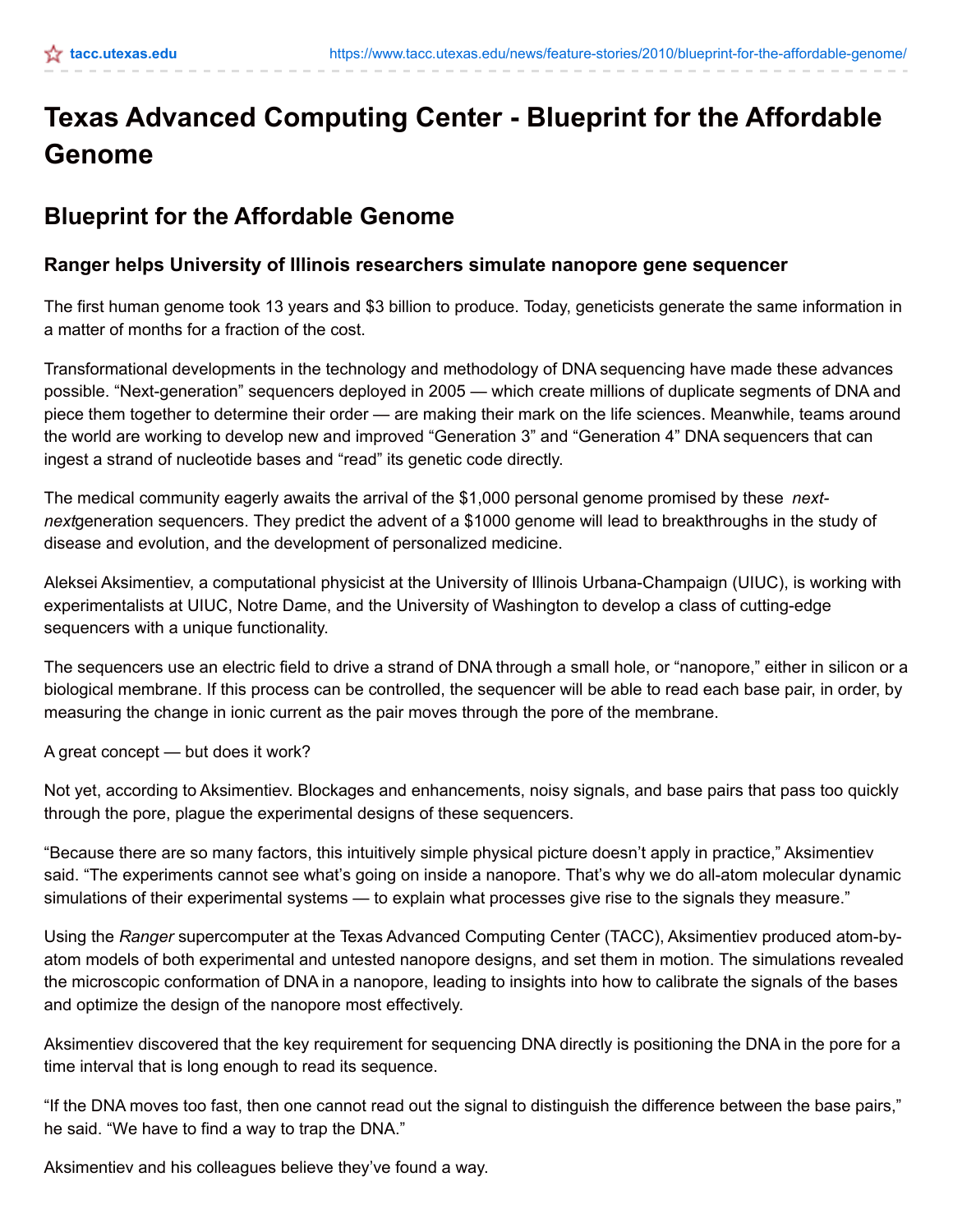By stretching DNA with an electrical field, the strands fit into a pore smaller than their unstretched diameter. Turning off the field traps the DNA in the hole. Then, by pulsing the field, stretching and relaxing the DNA, the strand moves base-by-base through the pore. Since the diameter of the hole forces the DNA to tilt, the pairs may be disentangled in the signal detection. The team filed for a provisional patent in 2009 for their design of the first nanopore sequencer able to accommodate double-stranded DNA.

High-performance supercomputing systems are required for this kind of research because of the extreme scale and resolution of the simulations. Aksimentiev's classical molecular dynamics simulations model 200,000 atoms interacting over billions of time steps.

"The difference between A, C, G and T nucleotides is just a few atoms, literally between four and eight," said Aksimentiev. "So you have to have all-atom resolution, you have to get the physics right, and you have to simulate for a long time."

These many-atom, long-time-step simulations are a computationally expensive endeavor. Last year alone, the project required more than 7 million computing hours on *Ranger*, TACC's most powerful system. In 2010, the project will use more than eight million hours on *Ranger*, and 10 million hours on the Department of Energy's *[Jaguar](http://www.nccs.gov/computing-resources/jaguar/)* system, for which Aksimentiev won a special [INCITE](http://www.er.doe.gov/ascr/incite/) award.

In addition to the scale of the problem, speed is a key factor driving the need for more powerful supercomputers. In order to be relevant, simulations need to be performed in a time frame that can keep pace with laboratory testing.

"Our collaborators cannot wait for us to run a simulation over three months," Aksimentiev said. "This is a very competitive field, so having *Ranger* was a tremendous help."

Aksimentiev produced atomic resolution simulations of his collaborators' proposed systems in under a week, keeping up with the progress of their experiments, and supplying key insights.

"Dr. Aksimentiev's simulations represent our eyes — we can't see without them," said [Greg](https://netfiles.uiuc.edu/gtimp/www/) Timp, professor of electrical engineering at the University of Notre Dame and Aksimentiev's collaborator. "His molecular dynamics simulations provided a microscopic view into the translocation process, showing with atomic precision the configuration of the molecule in the pore, as well as the corresponding current and voltage signals that develop as each base travels through the constriction."

The most recent simulations aim to improve the functioning of the double-stranded sequencer through variations in its pore geometry and the concentration of electrolytes.

"Aksimentiev's work is a brilliant example of how high performance computing is becoming a key tool of experimentalists from across a broad range of scientific disciplines," said Michael Gonzales, computational biology program director at TACC. "Advanced compute systems are no longer relegated to the analysis of experimental results. Rather, computing is in many ways driving the experimental design."

The nanopore system considered by Aksimentiev's group has no limit for the read length and doesn't require labels to read out a sequence; thus, the new device promises a drastic reduction in cost and a commensurate increase in speed. Furthermore, if it's made from a solid-state nanopore, Aksimentiev believes the sequencing device can be integrated easily with existing electronics, which would allow it to be scaled up to make a massively parallel device.

The development of such a sequencer would have important ramifications for medicine, biology, and human health.

"If we succeed, it will have a noticeable impact on the way we understand and treat human diseases," Aksimentiev exclaimed. "Everyone will be able to afford their DNA sequence."

## **April 19, 2010**